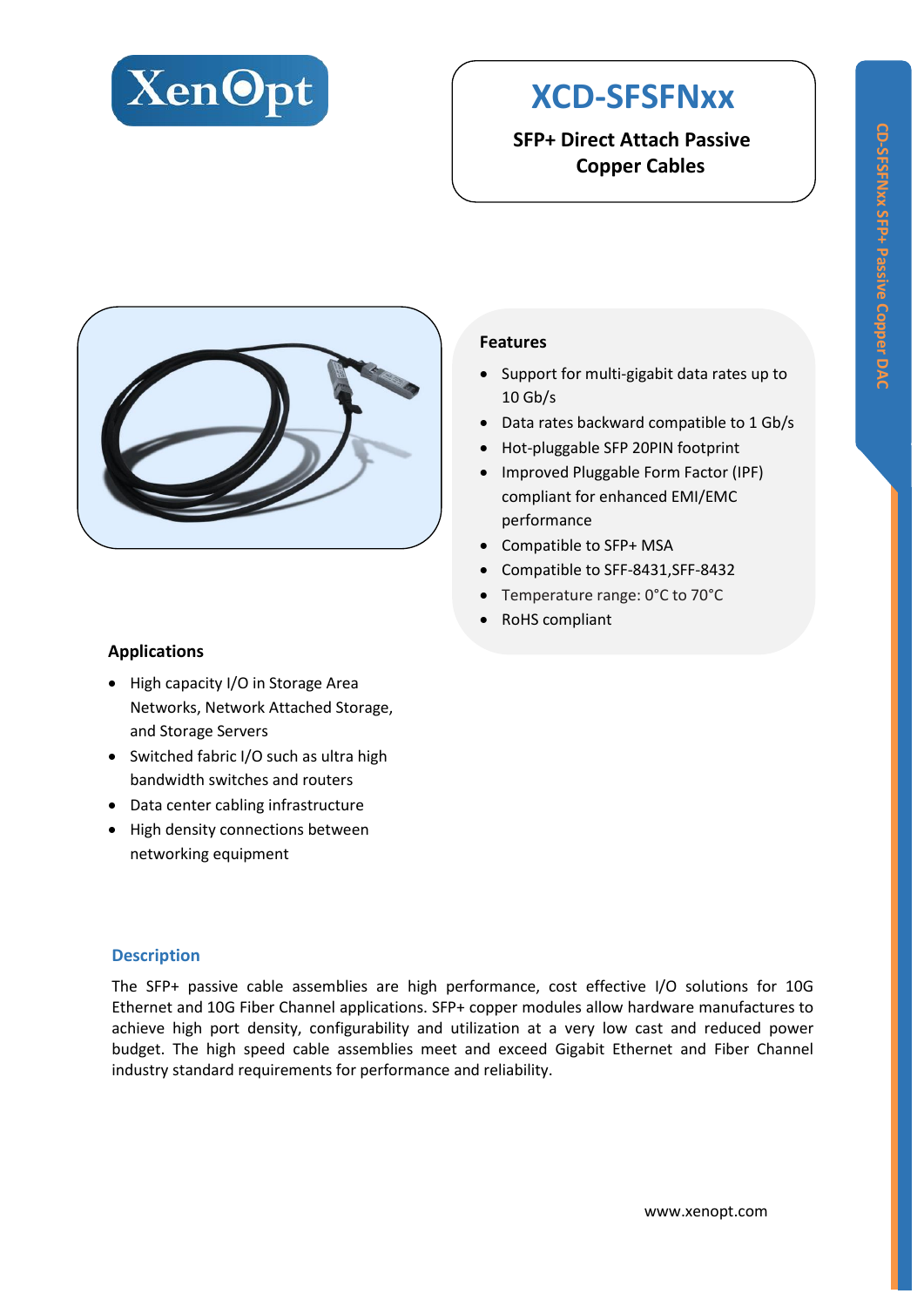## **Recommended Operating Conditions**

| Parameter                          | Symbol | Min | <b>Typical</b> | Max   | Unit   |
|------------------------------------|--------|-----|----------------|-------|--------|
| <b>Storage Ambient Temperature</b> |        | -40 |                | $+85$ | $\sim$ |
| <b>Operating Case Temperature</b>  |        |     |                | $+70$ | $\sim$ |

#### **Systems**

| <b>Performance</b>                 | Media                                              |  |  |
|------------------------------------|----------------------------------------------------|--|--|
| 10 Gb/s line speed, full duplex    | Hot-pluggable, industry-standard Small Form-Factor |  |  |
| Bit error rate: better than 10E-12 | Pluggable(SFP+) copper cable, available as 7 m.    |  |  |

## **Pin Descriptions**

| Pin                     | <b>Logic</b> | Symbol          | Name/Description                     | <b>Notes</b>   |
|-------------------------|--------------|-----------------|--------------------------------------|----------------|
| $\mathbf{1}$            |              | VeeT            | <b>Transmitter Ground</b>            |                |
| $\overline{2}$          | LV-TTL-O     | TX_Fault        | N/A                                  | $\mathbf{1}$   |
| 3                       | LV-TTL-I     | TX_DIS          | <b>Transmitter Disable</b>           | $\overline{2}$ |
| 4                       | $LV-TTL-I/O$ | <b>SDA</b>      | <b>Tow Wire Serial Data</b>          |                |
| 5                       | LV-TTL-I     | <b>SCL</b>      | <b>Tow Wire Serial Clock</b>         |                |
| 6                       |              | MOD_DEF0        | Module present, connect to VeeT      |                |
| $\overline{\mathbf{z}}$ | LV-TTL-I     | RS <sub>O</sub> | N/A                                  | $\mathbf{1}$   |
| 8                       | LV-TTL-O     | LOS             | LOS of Signal                        | $\overline{2}$ |
| 9                       | LV-TTL-I     | RS1             | N/A                                  | 1              |
| 10                      |              | VeeR            | <b>Reciever Ground</b>               |                |
| 11                      |              | VeeR            | <b>Reciever Ground</b>               |                |
| 12                      | CML-O        | RD-             | <b>Reciever Data Inverted</b>        |                |
| 13                      | CML-O        | RD+             | Reciever Data Non-Inverted           |                |
| 14                      |              | VeeR            | <b>Reciever Ground</b>               |                |
| 15                      |              | <b>VccR</b>     | Reciever Supply 3.3V                 |                |
| 16                      |              | <b>VccT</b>     | Transmitter Supply 3.3V              |                |
| 17                      |              | VeeT            | <b>Transmitter Ground</b>            |                |
| 18                      | CML-I        | TD+             | <b>Transmitter Data Non-Inverted</b> |                |
| 19                      | $CML_l$      | TD-             | <b>Transmitter Data Inverted</b>     |                |
| 20                      |              | VeeT            | <b>Transmitter Ground</b>            |                |

Notes

1. Signals not supported in SFP+ Copper pulled-down to VeeT with 30K ohms resistor

2. Passive cable assemblies do not support LOS and TX\_DIS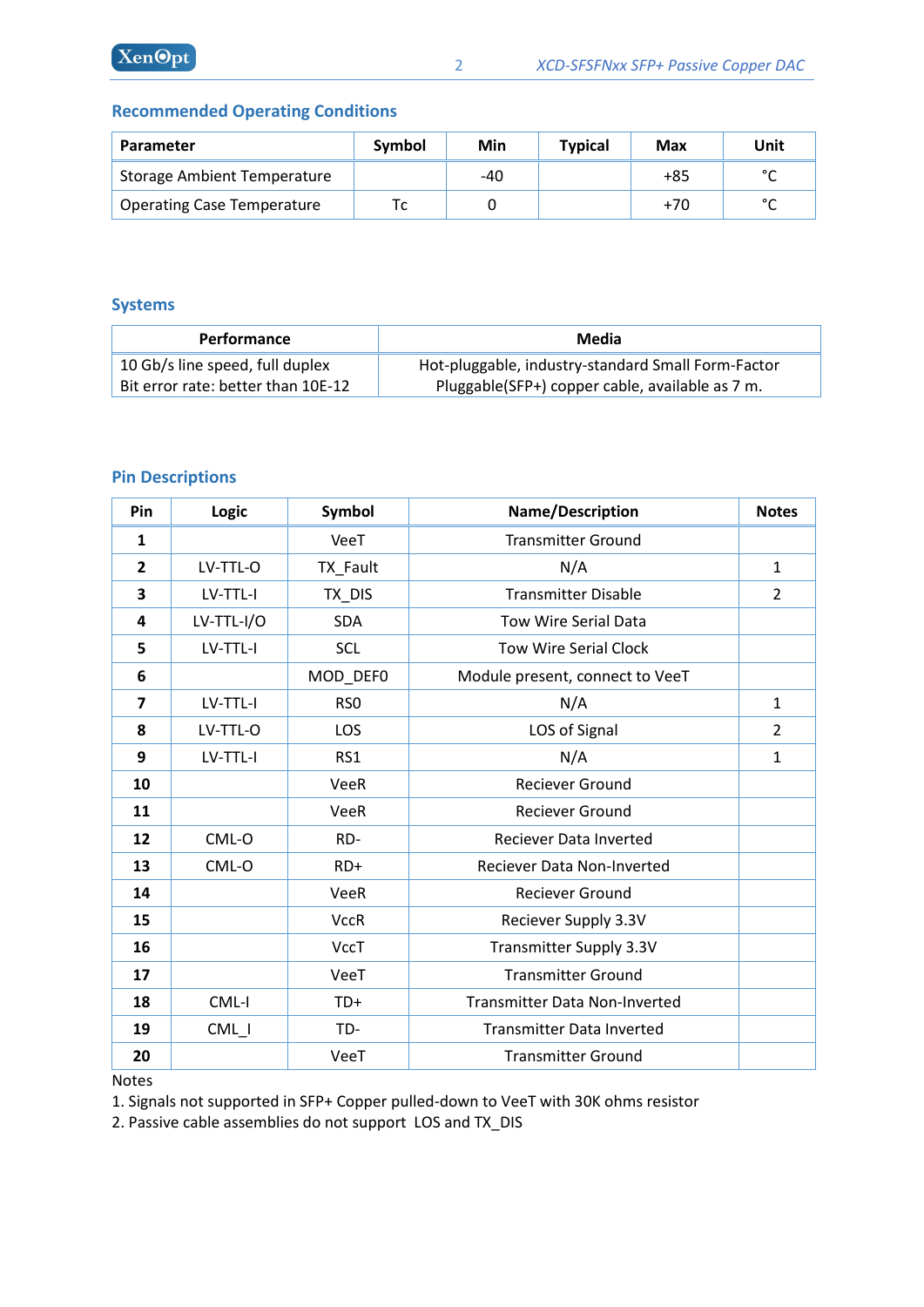

#### **Mechanical Dimensions**







Figure 1. Mechanical Dimensions